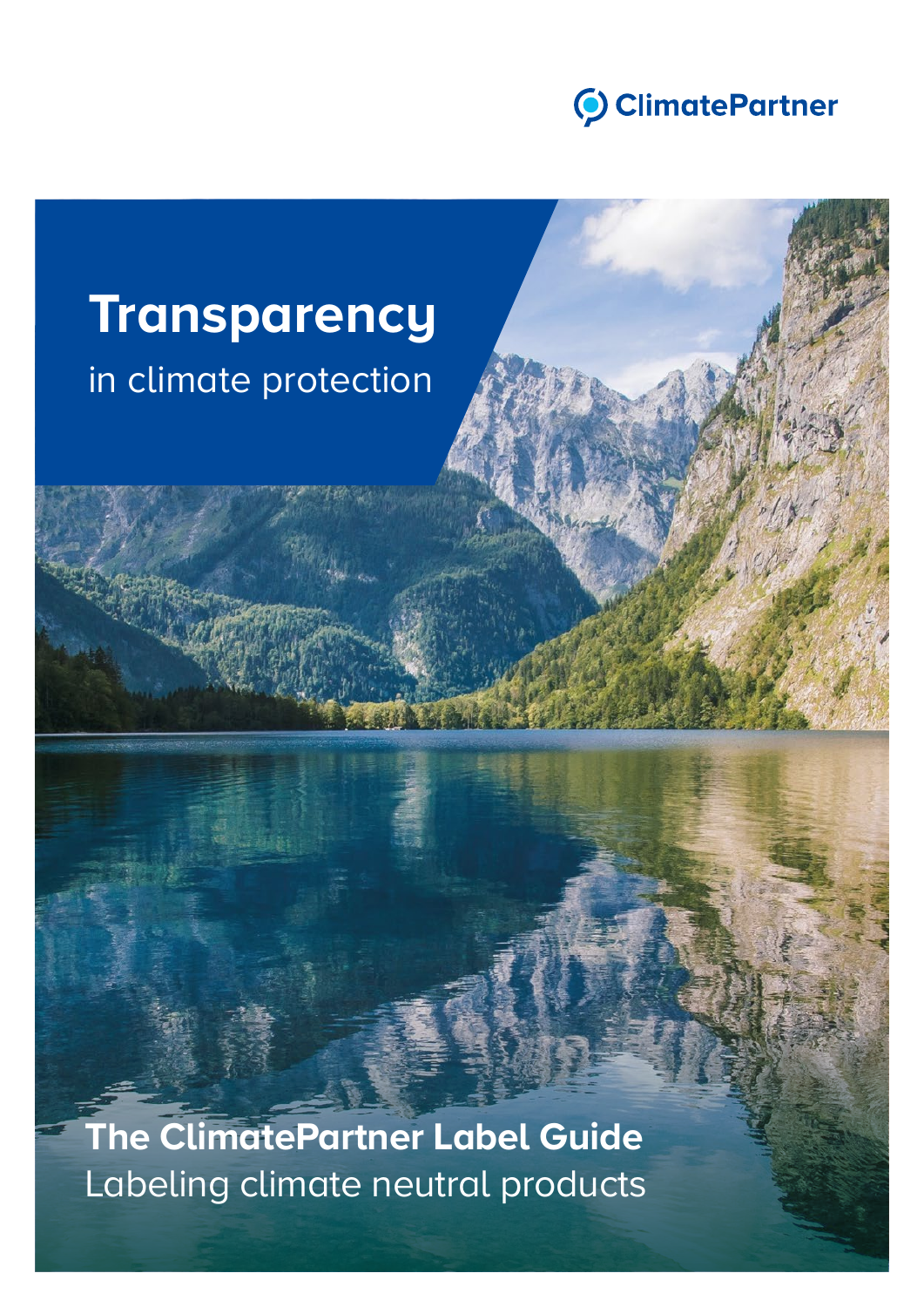

## Structure of the **ClimatePartner label**

Our label guarantees transparency and credibility in climate protection – certified by TÜV Austria.



#### **The icon**

Climate protection is depicted by an image of the earth, protected by our initials CP.



#### **Climate neutral**

This label confirms: All carbon emissions of the product have been calculated and offset via recognized carbon offset projects, on condition that our clients and partners use the label correctly and that the corresponding order has been booked correctly.

**3**

#### **The category**

Our label indicates exactly what is climate neutral: a company or a product or the packaging …



#### **ID number and tracking URL**

Each carbon offset is given a unique ID number. This number and the associated URL can be used to track the offset, the amount of  $CO<sub>2</sub>$  and the carbon offset project.



#### **Optional: QR Code**

It is linked to the tracking URL, which provides proof of the carbon offset as well as further information on the carbon offset project.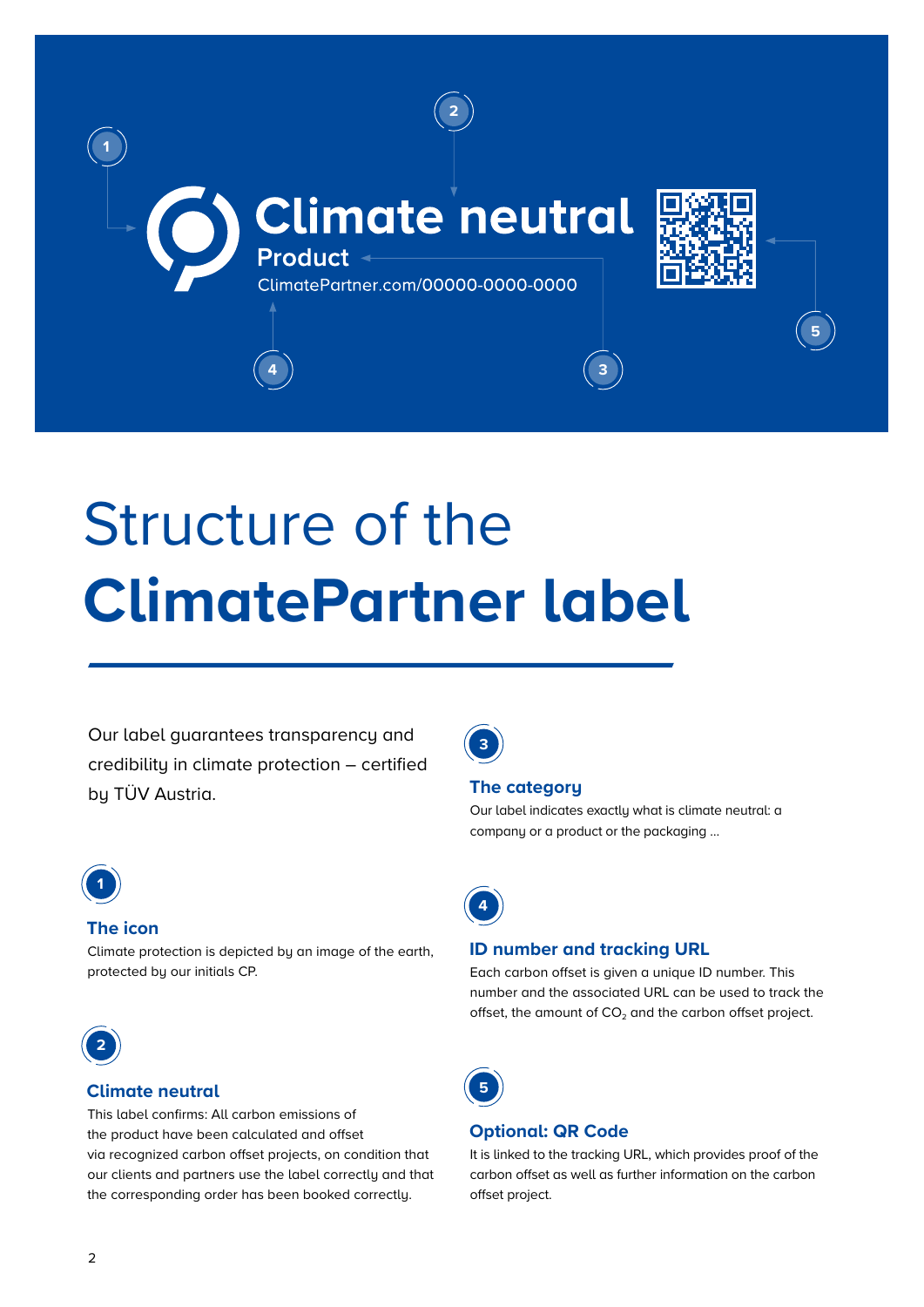# **The label generator**



The individual label can be downloaded using the label generator:

www.climate-label.com/00000-0000-0000 with the order's ID replacing the zeros. You can download the label as soon as you create a draft in the Footprint Manager.

- All of the generator's label variations can be implemented without specific release.
- Changes or modifications to the label are not allowed.
- You can use the label with or without the QR code. The label with the QR code must be at least 1 cm high.
- Select the product category that best describes the climate neutral product or service.
- We recommend using the full color label variant. In the interest of better legibility on different backgrounds, there is also a black and white version and a negative version available.
- Select the desired version and the label will be generated accordingly. We can make further language options available as needed.
- For printing, the label should be downloaded as a PDF or EPS, while JPG and PNG are well-suited for online use.

#### **ClimatePartner ID tracking**

Once the order has been finalized, it can be accessed using the ID number:

- Via the URL www.climatepartner.com/00000-0000-0000, with the order's ID replacing the zeros
- By entering the ID at www.climatepartner.com or using the QR code

This process is certified by the technical inspection authority TÜV Austria